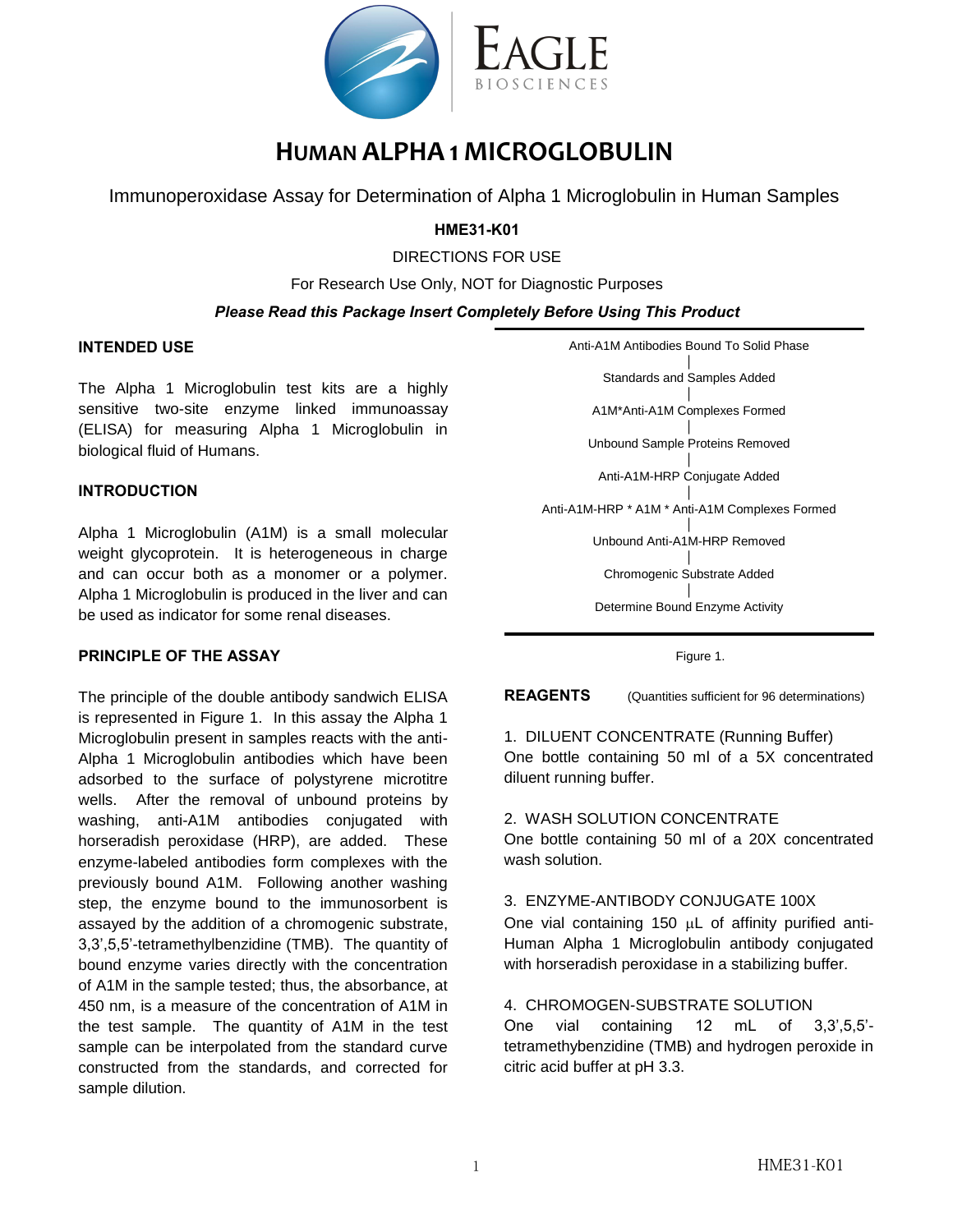# 5. STOP SOLUTION

One vial containing 12 ml 0.3 M sulfuric acid.

#### **WARNING: Avoid contact with skin.**

#### 6. ANTI-HUMAN A1M ELISA MICRO PLATE

Twelve removable eight (8) well micro well strips in well holder frame. Each well is coated with affinity purified anti-Human A1M.

#### 7. HUMAN A1M CALIBRATOR

One vial containing a lyophilized Human Alpha 1 Microglobulin calibrator.

# *FOR IN VITRO USE ONLY*

# **REAGENT PREPARATION**

#### 1. DILUENT CONCENTRATE

The Diluent Solution supplied is a 5X Concentrate and must be diluted 1/5 with distilled or deionized water (1 part buffer concentrate, 4 parts dH2O).

#### 2. WASH SOLUTION CONCENTRATE

The Wash Solution supplied is a 20X Concentrate and must be diluted 1/20 with distilled or deionized water (1 part buffer concentrate, 19 parts dH2O). Crystal formation in the concentrate is not uncommon when storage temperatures are low. Warming of the concentrate to 30-35C before dilution can dissolve crystals.

#### 3. ENZYME-ANTIBODY CONJUGATE

Calculate the required amount of working conjugate solution for each microtitre plate test strip by adding 10  $\mu$ L Enzyme-Antibody Conjugate to 990  $\mu$ L of 1X Diluent for each test strip to be used for testing. Mix uniformly, but gently. Avoid foaming.

4. CHROMOGEN-SUBSTRATE SOLUTION Ready to use as supplied.

5. STOP SOLUTION

Ready to use as supplied.

#### 6. ANTI-HUMAN A1M ELISA MICRO PLATE

Ready to use as supplied. Unseal Microtiter Pouch and remove plate from pouch. Remove all strips and wells that will not be used in the assay and place back in pouch and re-seal along with desiccant.

# 7. HUMAN A1M CALIBRATOR

Add 1.0 ml of distilled or de-ionized water to the Human Alpha 1 Microglobulin Calibrator and mix gently until dissolved. The calibrator is now at a concentration of 1.78 µg/ml **(The reconstituted calibrator should be aliquoted and frozen immediately if future use is intended).** Human

Alpha 1 Microglobulin standards need to be prepared immediately prior to use (see the following chart). Mix well between each step. Avoid foaming.

| <b>Standard</b> | ng/ml | Volume added<br>to 1x Diluent         | Volume of<br>1x Diluent |
|-----------------|-------|---------------------------------------|-------------------------|
| 6               | 400   | 175 µl Human<br><b>A1M Calibrator</b> | 605 µl                  |
| 5               | 200   | 300 µl standard 6                     | $300 \mu l$             |
| 4               | 100   | 300 µl standard 5                     | 300 µl                  |
| 3               | 50    | 300 µl standard 4                     | 300 µl                  |
| 2               | 25    | 300 µl standard 3                     | 300 µl                  |
| 1               | 12.5  | 300 µl standard 2                     | 300 µl                  |
|                 |       |                                       | 600 ul                  |

# **STORAGE AND STABILITY**

The expiration date for the package is stated on the box label.

#### 1. DILUENT

The 5X Diluent Concentrate is stable until the expiration date. The 1X working solution is stable for at least one week from the date of preparation. Both solutions should be stored at  $4-8^{\circ}$ C.

#### 2. WASH SOLUTION

The 20X Wash Solution Concentrate is stable until the expiration date. The 1X working solution is stable for at least one week from the date of preparation. Both solutions can be stored at room temperature  $(16-25^{\circ}C)$  or at 4-8 $^{\circ}C$ .

#### 3. ENZYME-ANTIBODY CONJUGATE

Undiluted horseradish peroxidase anti-A1M conjugate should be stored at 4-8C and **diluted immediately prior to use**. The working conjugate solution is stable for up to 1 hour when stored in the dark.

#### 4. CHROMOGEN-SUBSTRATE SOLUTION

The Substrate Solution should be stored at  $4-8^{\circ}$ C and is stable until the expiration date.

#### 5. STOP SOLUTION

The Stop Solution should be stored at  $4-8^{\circ}$ C and is stable until the expiration date.

# 6. ANTI-HUMAN A1M ELISA MICRO PLATE

Anti-Human A1M coated wells are stable until the expiration date, and should be stored at  $4-8^{\circ}$ C in sealed foil pouch with desiccant pack.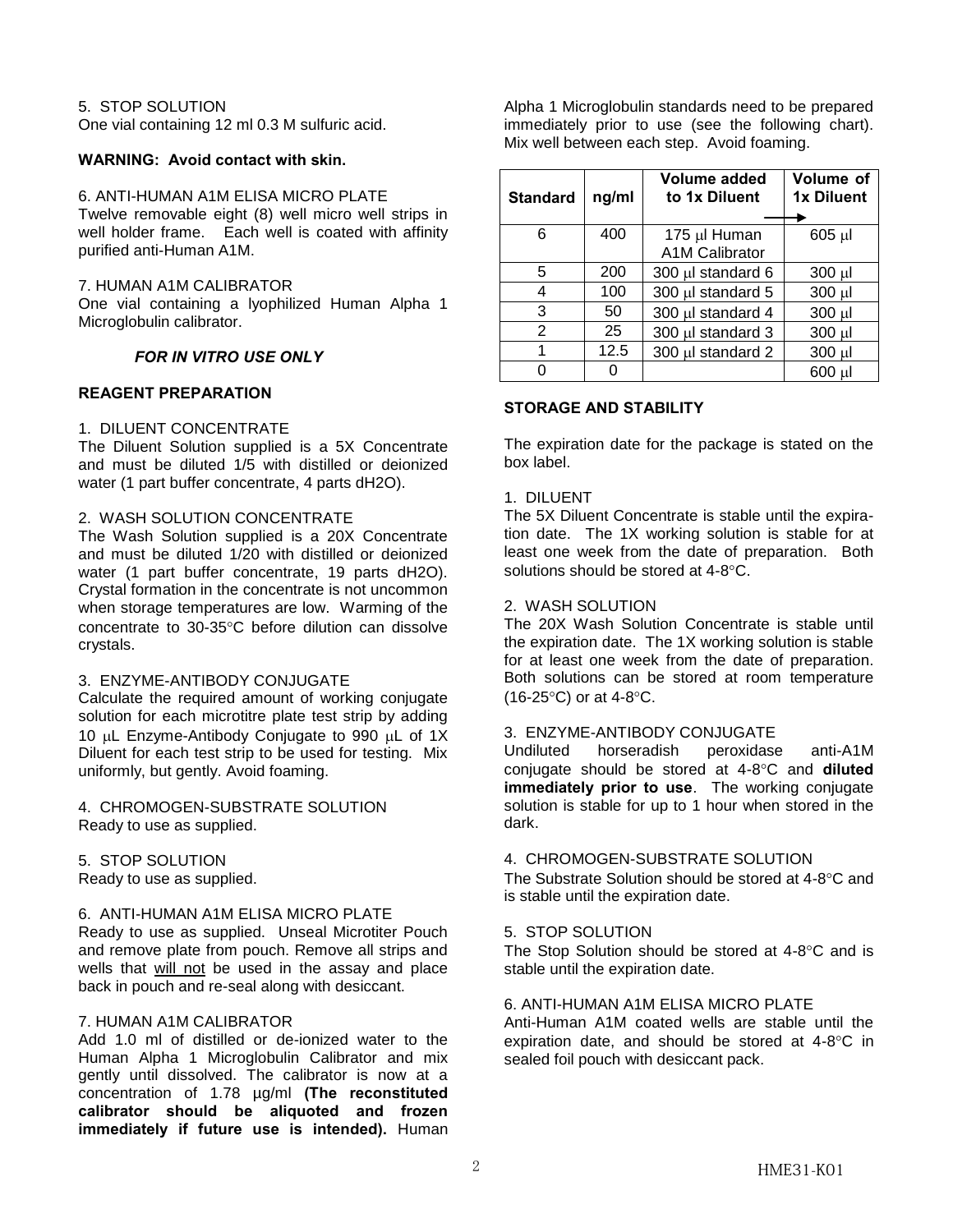# 7. HUMAN A1M CALIBRATOR

**The lyophilized Human Alpha 1 Microglobulin calibrator should be stored at 4C or frozen until reconstituted. The reconstituted calibrator should be aliquoted out and stored frozen (Avoid multiple freeze-thaw cycles).** The working standard solutions should be prepared immediately prior to use and are stable for up to 1 hour.

#### INDICATIONS OF INSTABILITY

If the test is performing correctly, the results observed with the standard solutions should be within 20 % of the expected values.

# **SPECIMEN COLLECTION AND HANDLING**

Blood should be collected by venipuncture. The serum should be separated from the cells after clot formation by centrifugation. For plasma samples, blood should be collected into a container with an anticoagulant and then centrifuged. Care should be taken to minimize hemolysis, excessive hemolysis can impact your results. Assay immediately or aliquot and store samples at -20°C. Avoid repeated freezethaw cycles.

# 1. Precautions

For any sample that might contain pathogens, care must be taken to prevent contact with open wounds.

2. Additives and Preservatives

No additives or preservatives are necessary to maintain the integrity of the specimen. Avoid azide contamination.

3. Known interfering substances

Azide and thimerosal at concentrations higher than 0.1% inhibits the enzyme reaction.

# **MATERIAL PROVIDED See "REAGENTS"**

# **MATERIALS REQUIRED BUT NOT PROVIDED**

- Precision pipette (2  $\mu$ L to 200  $\mu$ L) for making and dispensing dilutions
- Test tubes
- Microtitre washer/aspirator
- Distilled or Deionized H<sub>2</sub>O
- Microtitre Plate reader
- Assorted glassware for the preparation of reagents and buffer solutions
- Timer

# **ASSAY PROTOCOL**

# **DILUTION OF SAMPLES**

The assay for quantification of A1M requires that each test sample be diluted before use. For a single step determination a dilution of serum/plasma at 1/300 is appropriate for most samples. For absolute quantification, samples that yield results outside the range of the standard curve, a lesser or greater dilution might be required. **If unsure of sample level, a serial dilution with one or two representative samples before running the entire plate is highly recommended.** 

1. To prepare a 1/300 dilution of sample, transfer 2  $\mu$ L of sample to 598  $\mu$ L of 1X diluent. This gives you a 1/300 dilution. Mix thoroughly. **Dilute samples immediately prior to use, use within 1 hour after dilution.**

# **PROCEDURE**

1. **Bring all reagents to room temperature before use.**

2. Pipette 100 μL of

Standard 0 (0.0 ng/ml) in duplicate Standard 1 (12.5 ng/ml) in duplicate Standard 2 (25 ng/ml) in duplicate Standard 3 (50 ng/ml) in duplicate Standard 4 (100 ng/ml) in duplicate Standard 5 (200 ng/ml) in duplicate Standard 6 (400 ng/ml) in duplicate

3. Pipette 100 μL of sample (in duplicate) into pre designated wells.

4. Incubate the micro titer plate at room temperature for sixty (60  $\pm$  2) minutes. Keep plate covered and level during incubation.

5. Following incubation, aspirate the contents of the wells.

6. Completely fill each well with appropriately diluted Wash Solution and aspirate. Repeat three times, for a total of four washes. If washing manually: completely fill wells with wash buffer, invert the plate then pour/shake out the contents in a waste container. Follow this by sharply striking the wells on absorbent paper to remove residual buffer. Repeat 3 times for a total of four washes.

7. Pipette 100 μL of appropriately diluted Enzyme-Antibody Conjugate to each well. Incubate at room temperature for sixty (60  $\pm$  2) minutes. Keep plate covered in the dark and level during incubation.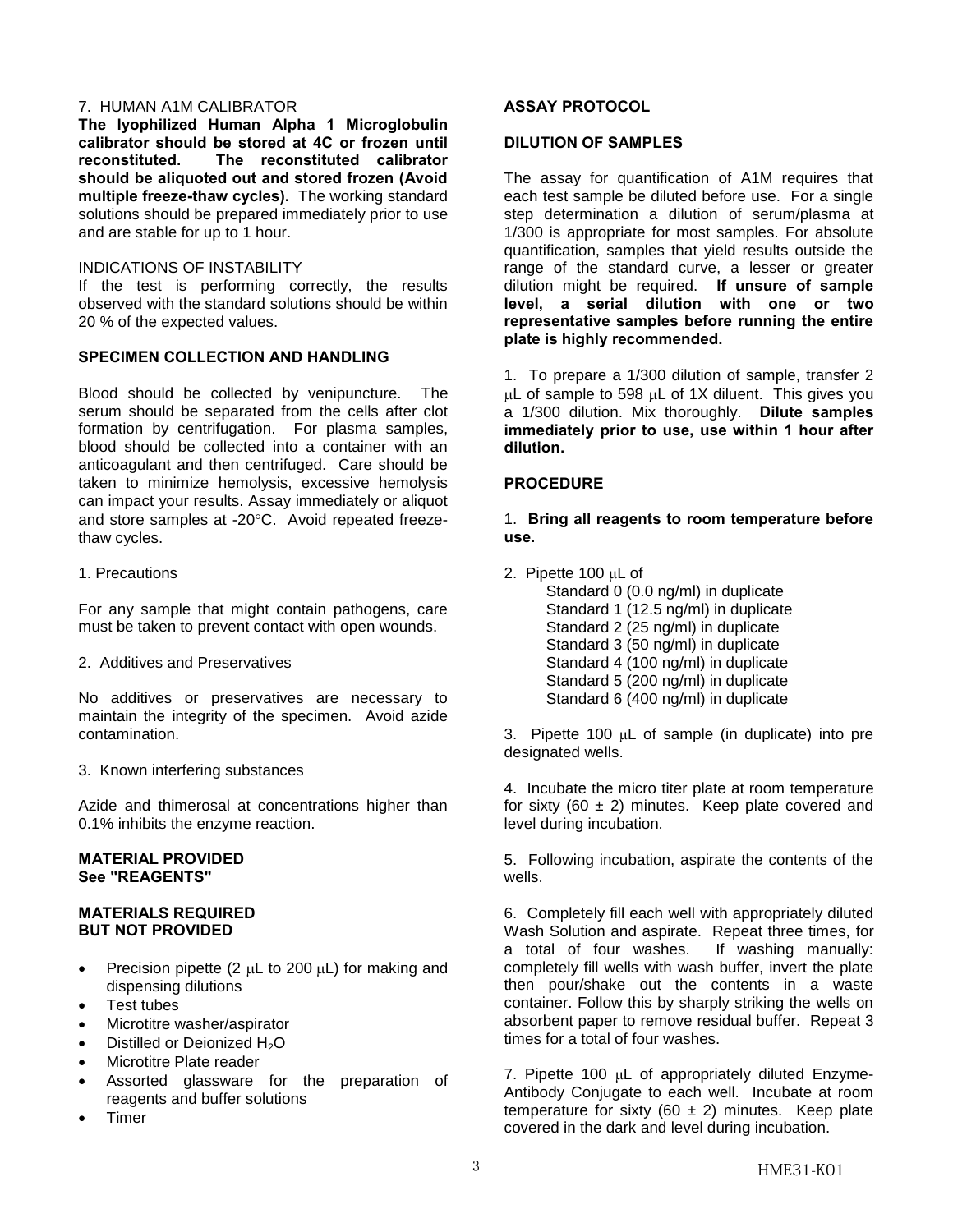8. Wash and blot the wells as described in Steps 5/6.

9. Pipette 100 μL of TMB Substrate Solution into each well.

10. Incubate in the dark at room temperature for precisely ten (10) minutes.

11. After ten minutes, add 100 μL of Stop Solution to each well.

12. Determine the absorbance (450 nm) of the contents of each well. Calibrate the plate reader to manufacture's specifications.

# **STABILITY OF THE FINAL REACTION MIXTURE**

The absorbance of the final reaction mixture can be measured up to 2 hours after the addition of the Stop Solution. However, good laboratory practice dictates that the measurement be made as soon as possible.

# **RESULTS**

1. Subtract the average background value from the test values for each sample.

2. Using the results observed for the standards construct a Standard Curve. The appropriate curve fit is that of a four-parameter logistics curve. A second order polynomial (quadratic) or other curve fits may also be used.

3. Interpolate test sample values from standard curve. Correct for sera dilution factor to arrive at the Alpha 1 Microglobulin concentration in original samples.

# **LIMITATION OF THE PROCEDURE**

1. Reliable and reproducible results will be obtained when the assay procedure is carried out with a complete understanding of the information contained in the package insert instructions and with adherence to good laboratory practice.

2. Factors that might affect the performance of the assay include proper instrument function, cleanliness of glassware, quality of distilled or deionized water, and accuracy of reagent and sample pipettings, washing technique, incubation time or temperature.

3. Do not mix or substitute reagents with those from other lots or sources.

**EAGLE BIOSCIENCES, INC.** 20 A NW BLVD, SUITE 112 NASHUA, NH 03063  $P: 617 - 419 - 2019$   $F: 617 - 419 - 1110$ 

WWW.EAGLEBIO.COM - INFO@EAGLEBIO.COM